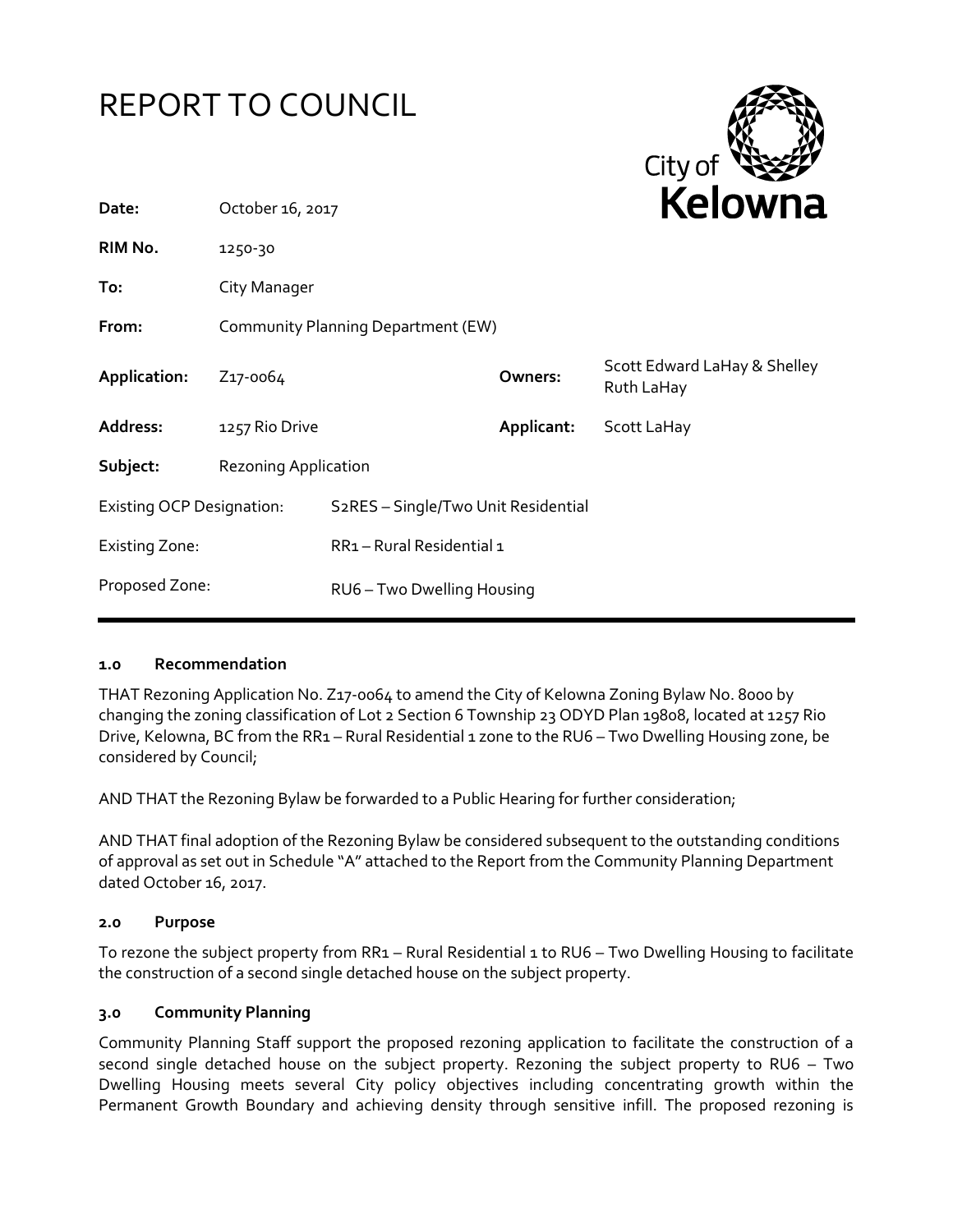consistent with the property's OCP future land use designation and the property is connected to City sanitary sewer and water.

To fulfill Council Policy No. 367, the applicant submitted a Neighbour Consultation Summary Form to staff on July 4, 2017, outlining that neighbours within 50m of the subject property were notified.

# **4.0 Proposal**

## 4.1 Project Description

The applicant is proposing the rezone the subject property from  $RR_1 - Rural$  Residential 1 to  $RUS - Two$ Dwelling Housing in order to construct a second single detached house at the rear of the property (Attachment A). The property meets the RU6 requirements for two single detached houses: the lot is greater than 18.0m wide and has a lot area greater than 700m<sup>2</sup>. Access for the proposed second house is through the existing driveway.

## 4.2 Site Context

The subject property is located in the Glenmore – Clifton – Dilworth City Sector, east of Clifton Rd. The property is connected to City sewer and water and is within the Permanent Growth Boundary.

Specifically, adjacent land uses are as follows:

| <b>Orientation</b> | Zonina                    | <b>Land Use</b> |
|--------------------|---------------------------|-----------------|
| North              | RR1 – Rural Residential 1 | Residential     |
| East               | RR1 – Rural Residential 1 | Residential     |
| South              | RR1 - Rural Residential 1 | Residential     |
| West               | RR1 – Rural Residential 1 | Residential     |



### **Subject Property Map:** 1257 Rio Drive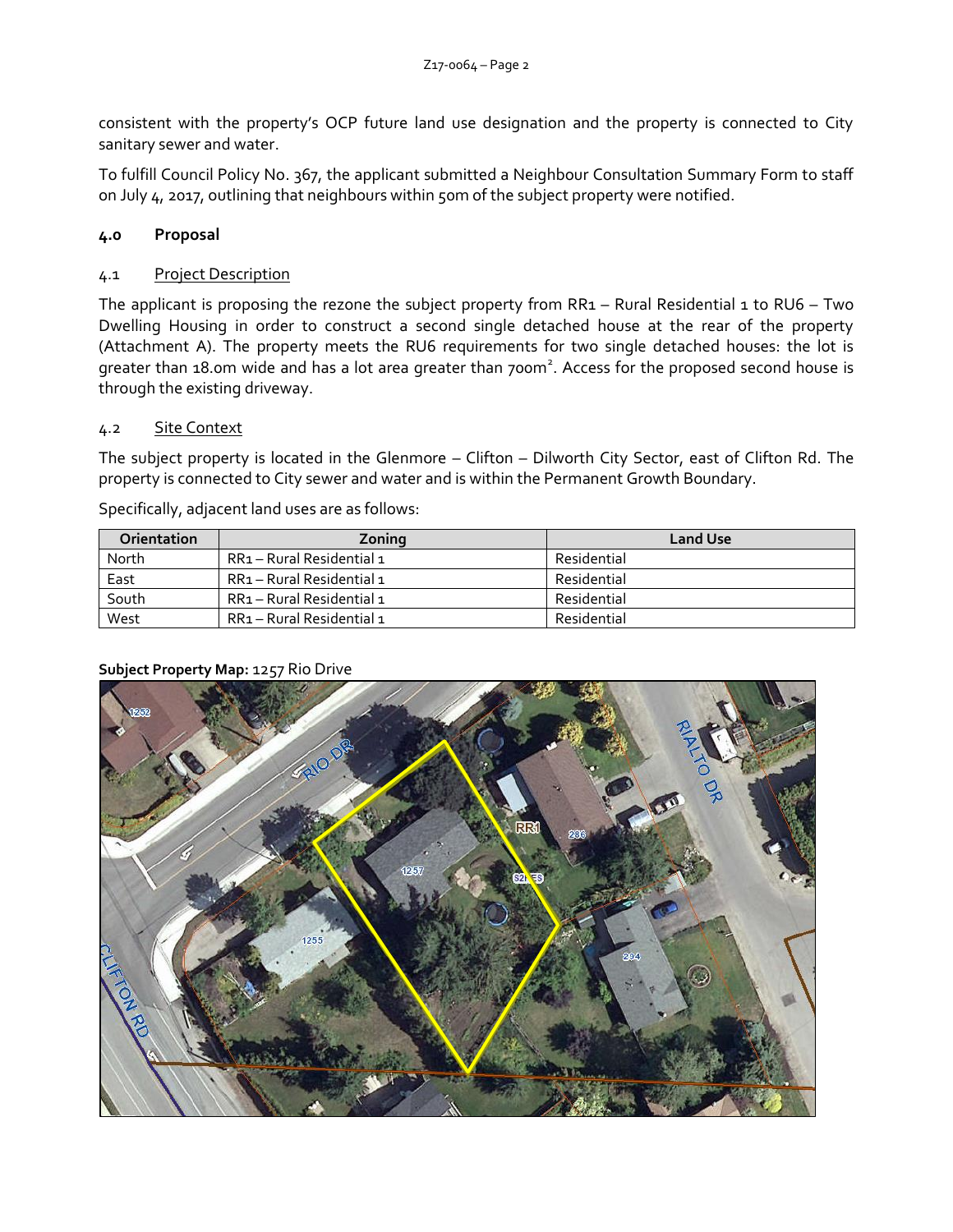### **5.0 Current Development Policies**

#### 5.1 Kelowna Official Community Plan (OCP)

#### **Future Land Use**

**Single / Two Unit Residential (S2RES)<sup>1</sup>** Single detached homes for occupancy by one family, single detached homes with a secondary suite or carriage house, semi-detached buildings used for two dwelling units, modular homes, bareland strata, and those complementary uses (i.e. minor care centres, minor public services/utilities, convenience facility and neighbourhood parks), which are integral components of urban neighbourhoods. Suitability of non- residential developments within the neighbourhood environment will be determined on a site-specific basis. Non-residential developments causing increases in traffic, parking demands or noise in excess of what would typically be experienced in a low density neighbourhood would not be considered suitable.

#### **Development Process**

**Compact Urban Form.**<sup>2</sup> Develop a compact urban form that maximizes the use of existing infrastructure and contributes to energy efficient settlement patterns. This will be done by increasing densities (approximately 75 - 100 people and/or jobs located within a 400 metre walking distance of transit stops is required to support the level of transit service) through development, conversion, and re-development within Urban Centres (see Map 5.3) in particular and existing areas as per the provisions of the Generalized Future Land Use Map 4.1.

Sensitive Infill.<sup>3</sup> Encourage new development or redevelopment in existing residential areas to be sensitive to or reflect the character of the neighborhood with respect to building design, height and siting.

1

 $^{\text{1}}$  City of Kelowna Official Community Plan, Future Land Use Designation Definitions (Chapter 4).

<sup>&</sup>lt;sup>2</sup> City of Kelowna Official Community Plan, Policy 5.3.2 (Development Process Chapter 5).

<sup>&</sup>lt;sup>3</sup> City of Kelowna Official Community Plan, Policy 5.22.6 (Development Process Chapter 5).